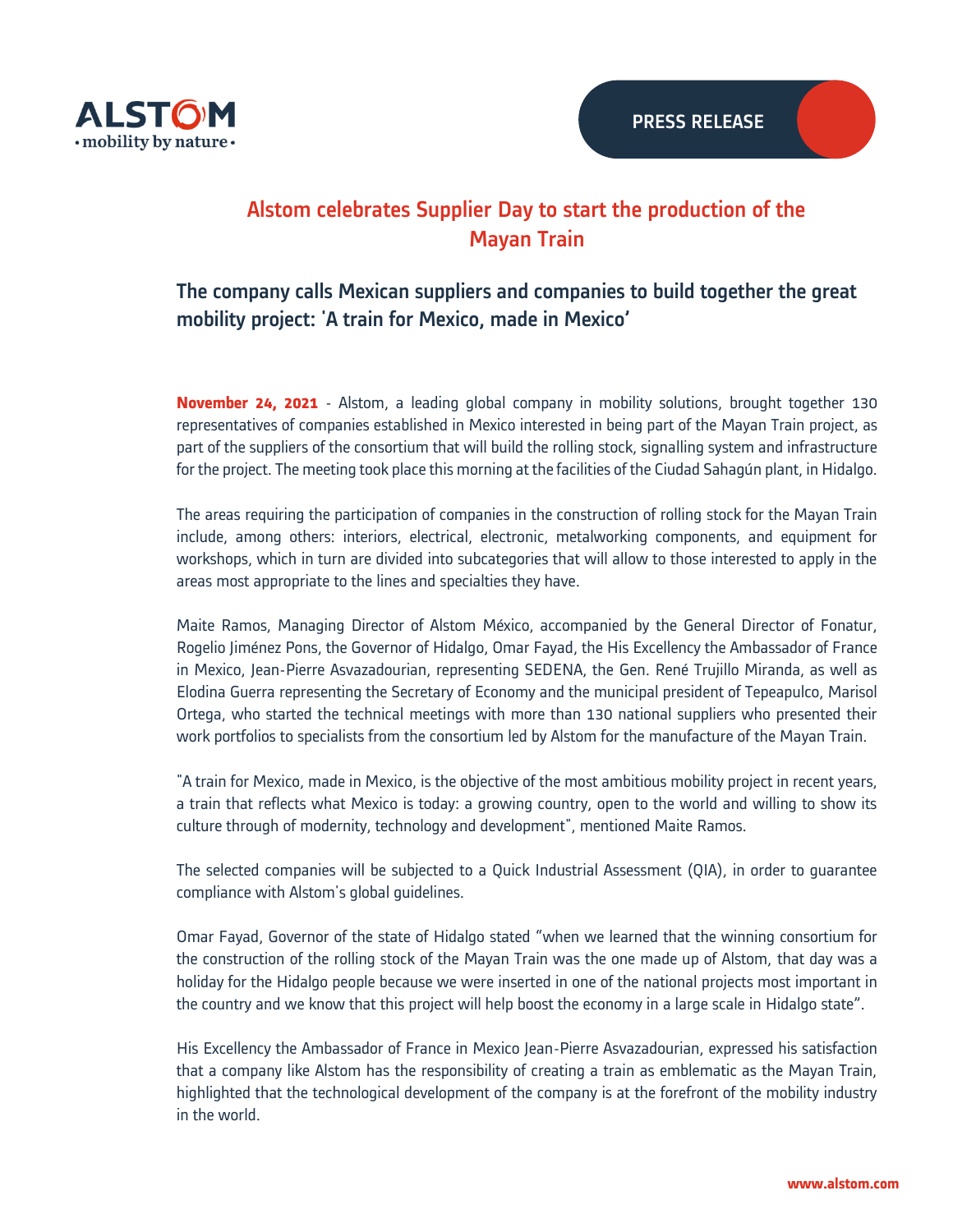

Rogelio Jiménez Pons, manager director of FONATUR, was also at the event and stated that "The Mayan Train project seeks, through the movement of people and cargo, to promote the economic development of the region, respect the rights of indigenous peoples, guarantee the safeguarding of the environment, protecting the archaeological and cultural heritage, for this purpose it will seek to promote the sustainable development of the project from four axes: environmental, social, economic and cultural.

Alstom builds the most avant-garde, safe and reliable mobility solutions in the world, and the construction of the Mayan Train, a train for Mexico, made in Mexico, at the Ciudad Sahagún plant, in Hidalgo, is no exception.

The construction of this project means the creation of four thousand (4,000) direct jobs and 7,500 indirect jobs, activating not only the economy of Peninsula, but also that of several states where Alstom's operations are located. In addition, the Mayan Train is expected to benefit the entire southeast of the country, where the economic benefit will be very positive.

## **The Mayan Train project**

The Mayan Train is a comprehensive mobility project of more than 1,554 kilometers that aims to develop and connect the southeast of the country and will be a great boost for mobility and economic growth in this region of Mexico.

The consortium - made up of Bombardier Transportation Mexico, Alstom Transport Mexico, Gami Ingeniería e Instalaciones and Construcciones Urales - will carry out the Mayan Train, a large-scale interurban railway project that is established to transform sustainable mobility in the country. The winning bid was announced by the National Tourism Promotion Fund (FONATUR) on May 26, after its technical committee approved the consortium's operational, technical and economic proposals.

The consortium is responsible for the design, manufacture and commissioning of 42 X'Trapolis trains, as well as the entire signaling system, including the design, supply and installation of on-board ETCS technology and more than 1,500 km of track equipment. It includes ETCS, interlocking, traffic management and telecommunications systems, leveraging Alstom's entire portfolio. In addition, the consortium is responsible for the construction of the maintenance workshops and depots and the after-sales service of the system equipment.

Alstom will manufacture the 42 trains at its Ciudad Sahagún plant, in Hidalgo.